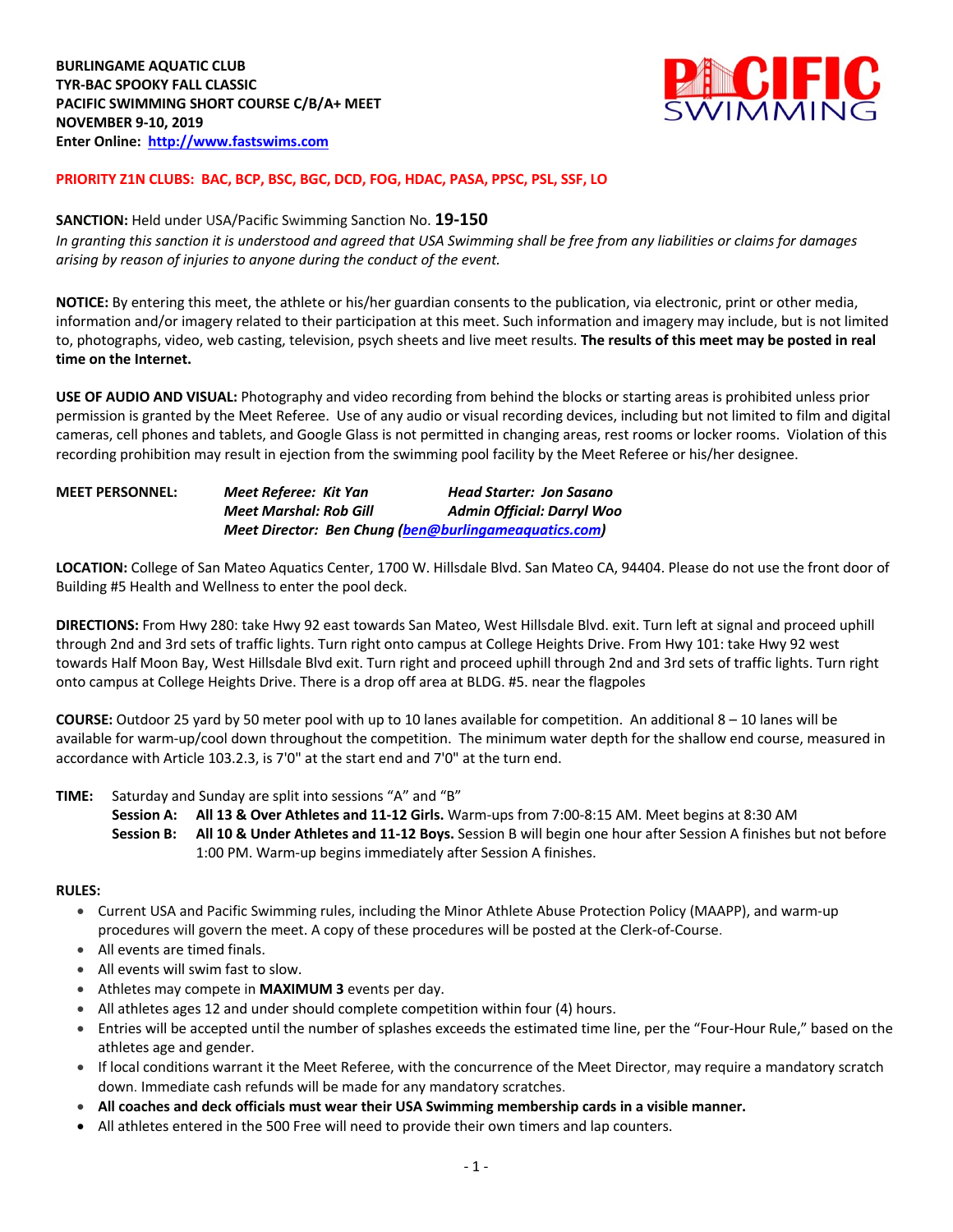**UNACCOMPANIED ATHLETES:** Any USA-S athlete-member competing at the meet must be accompanied by a USA Swimming member-coach for the purposes of athlete supervision during warm-up, competition and warm-down. If a coach-member of the athlete's USA-S Club does not attend the meet to serve in said supervisory capacity, it is the responsibility of the athlete or the athlete's legal guardian to arrange for supervision by a USA-S member-coach. The Meet Director or Meet Referee may assist the athlete in making arrangements for such supervision; however, it is recommended that such arrangements be made in advance of the meet by the athlete's USA-S Club Member-Coach.

**RACING STARTS:** Athletes must be certified by a USA-S member-coach as being proficient in performing a racing start or must start the race in the water. It is the responsibility of the athlete or the athlete's legal guardian to ensure compliance with this requirement.

## **RESTRICTIONS:**

- Smoking and the use of other tobacco products is prohibited on the pool deck, in the locker rooms, in spectator seating, on standing areas and in all areas used by athletes, during the meet and during warm-up periods.
- Sale and use of alcoholic beverages is prohibited in all areas of the meet venue.
- No glass containers are allowed in the meet venue.
- No propane heater is permitted except for snack bar/meet operations.
- All shelters must be properly secured.
- Deck changes are prohibited.
- Destructive devices, to include but not limited to, explosive devices and equipment, firearms (open or concealed), blades, knives, mace, stun guns and blunt objects are strictly prohibited in the swimming facility and its surrounding areas. If observed, the Meet Referee or his/her designee may ask that these devices be stored safely away from the public or removed from the facility. Noncompliance may result in the reporting to law enforcement authorities and ejection from the facility. Law enforcement officers (LEO) are exempt per applicable laws.
- Operation of a drone, or any other flying apparatus, is prohibited over the venue (pools, athlete/coach areas, spectator areas and open ceiling locker rooms) any time athletes, coaches, officials and/or spectators are present.
- **Coach tents ONLY on the pool deck, no personal tents allowed. Space outside of the pool is for personal tents.**
- **OBEY POSTED PARKING RESTICTIONS. DO NOT PARK IN SMAC MEMBER OR STAFF AREAS MARKED IN BEETHOVEN LOT. MEET PARTICIPANTS SHOULD PARK IN BEETHOVEN LOTS WHERE PERMITS ARE NOT REQUIRED ON WEEKENDS.**
- **MEET PATRONS ARE NOT ALLOWED TO USE SMAC's MEMBER-ONLY LOCKER-SHOWER ROOMS**

#### **ELIGIBILITY:**

- Athletes must be current members of USA-S and enter their name and registration number on the meet entry card as they are shown on their Registration Card. If this is not done, it may be difficult to match the athlete with the registration and times database. The meet host will check all athlete registrations against the SWIMS database and if not found to be registered, the Meet Director shall accept the registration at the meet (a \$10 surcharge will be added to the regular registration fee). Duplicate registrations will be refunded by mail.
- Athletes in the "A" Division must have met at least USA Swimming Motivational "A" minimum time standard. Athletes in the "B" Division must have met at least the listed "B" minimum time standard. All entry times slower than the listed "B" time standard will be in the "C" Division.
- Entries with **"NO TIME" will be ACCEPTED**. **EXCEPTION – 400 IM and 500 Freestyle. Athletes in these events must enter a seed time (coach verified time is okay) for proper seeding purposes.**
- Entry times submitted for this meet may be checked against a computer database and may be changed in accordance with Pacific Swimming Entry Time Verification Procedures.
- Disabled athletes are welcome to attend this meet and should contact the Meet Director or Meet Referee regarding any special accommodations on entry times and seeding per Pacific Swimming policy.
- Athletes 19 years of age and over may compete in the meet for time only, no awards. Such athletes must have met standards for the 17-18 age group.
- The athlete's age will be the age of the athlete on the first day of the meet.

**ENTRY PRIORITY:** Priority entry will be given to the following Zone 1N clubs: **BAC, BCP, BSC, BGC, DCD, FOG, HDAC, PASA, PPSC, PSL, SSF**. Those entering online must do so by **11:59 PM, Wednesday, October 9, 2019** to receive priority acceptance to the meet. Athletes from the Zone 1N priority clubs submitting surface mail entries must be postmarked by Monday, October 7, 2019 to receive priority acceptance into the meet. No swimmers, other than those from the Zone 1N priority clubs may enter the meet until the priority period passes. After October 9, and if the estimated timeline still permits, the meet will be open to athletes outside of the Zone 1N priority clubs.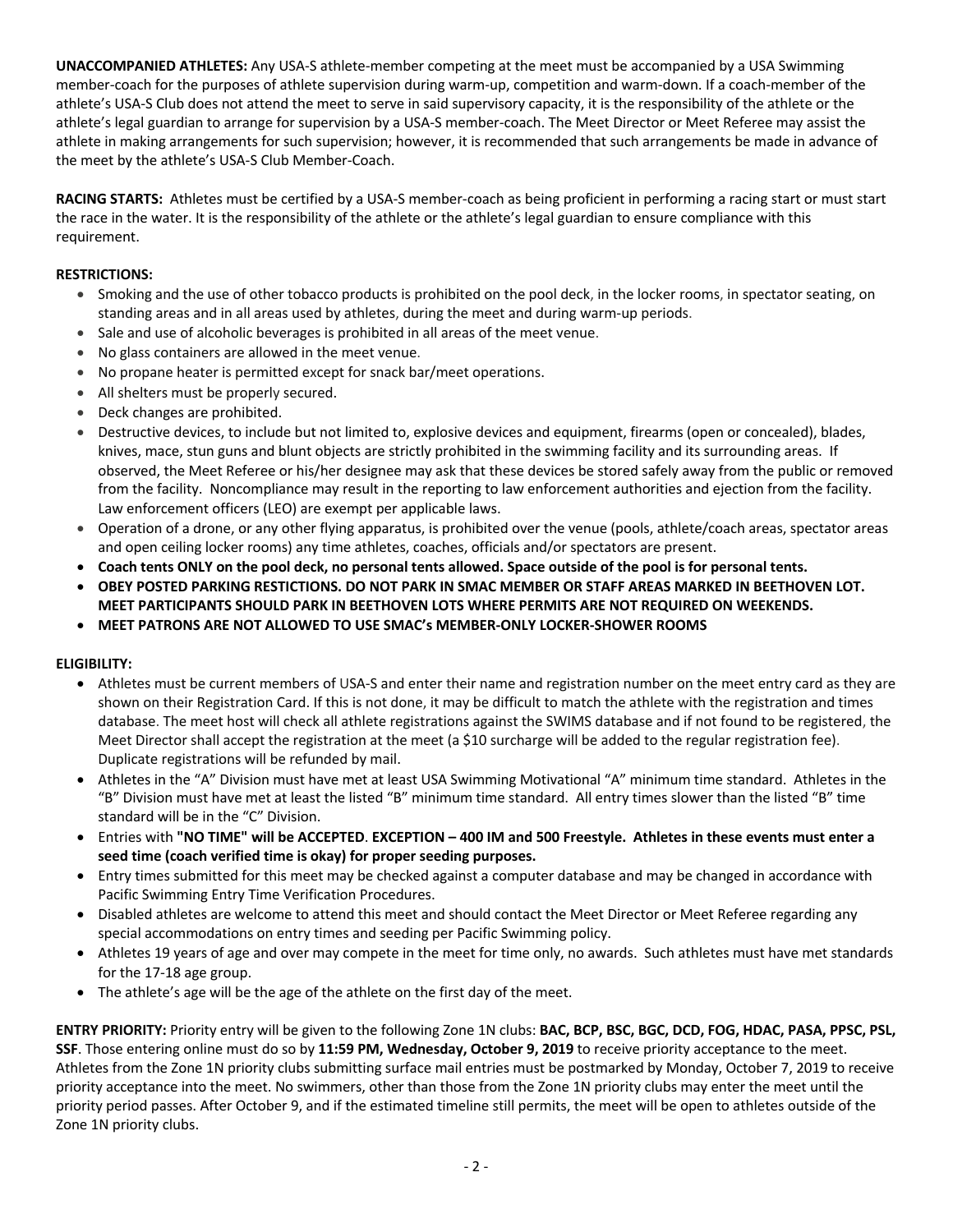**ENTRY FEES:** \$4.00 per event plus an \$8.00 participation fee per athlete. Entries will be rejected if payment is not sent at time of request. No refunds will be made, except mandatory scratch downs.

**ONLINE ENTRIES:** To enter online go to **http://www.fastswims.com** to receive an immediate entry confirmation. This method requires payment by credit card. FastSwims charges a processing fee for this service, 6.5% of the total Entry Fees plus \$0.75 per transaction, regardless of number of athletes. Please note that the processing fee is a separate fee from the Entry Fees. If you do not wish to pay -3-the processing fee, enter the meet using a mail entry. **Entering online is a convenience, is completely voluntary, and is in no way required or expected of an athlete by Pacific Swimming.** Online entries will be accepted through Wednesday, October 16, 2019 (pending the meet does not fill up sooner per the "Four-Hour Rule, see Rules above).

**MAILED OR HAND DELIVERED ENTRIES**: Entries must be on the attached consolidated entry form. Forms must be filled out completely and printed clearly with athlete's best time. Entries must be postmarked by midnight, Monday, October 14, 2019 or hand delivered by 6:30 p.m. Wednesday, October 16, 2019. No late entries will be accepted. Requests for confirmation of receipt of entries should include a self-addressed envelope.

**Make check payable to**: **Burlingame Aquatic Club Mail entries to**: **BAC Spooky Meet Hand deliver entries to: BAC Spooky Meet c/o Ben Chung c/o Ben Chung**

**P.O. Box 281 P.O. Box 281 Burlingame, CA 94011 Burlingame, CA 94011**

**CHECK-IN:** The meet will be deck seeded. Athletes must check-in at the Clerk-of-Course. No event shall be closed more than 30 minutes before the scheduled start of the session. Close of check-in for all individual events shall be no more than 60 minutes before the estimated time of the start of the first heat of the event. Athletes who do not check in will not be seeded and will not be allowed to compete in that event.

**SCRATCHES:** Any athletes not reporting for or competing in an individual timed final event that they have checked in for shall not be penalized.

**AWARDS:** Individual events will be awarded in the A, B, and C Divisions. Ribbons for 1st– 8th place are given within each division to the following age groups: 6/un, 7-8, 9-10, and 11-12. Athletes 13 years of age and older will not receive ribbons. "A" medals will be awarded to swimmers achieving NEW Motivational Time Standard "A" times in each event, regardless of place achieved in the event. All awards must be picked up at the meet by club coach or team representative. Awards will not be mailed. A TYR prize will be awarded to the fastest girl and boy for each event: 8 & U 100 IM, 9-10 500 free, 11-12 400 IM, 13-14 500 free, and 15 & U 500 free. First place water bottles will be awarded for the 'A' division for each 12 year old and under event.

**ADMISSION:** Free. A two-day program file (PDF) will be emailed to all club coaches prior to the meet.

**SNACK BAR & HOSPITALITY:** A snack bar will be available throughout the competition. Coaches and working deck officials will be provided lunch. Hospitality will serve refreshments to timers and volunteers.

#### **MISCELLANEOUS:**

- No overnight parking is allowed. Facilities will not be provided after meet hours.
- Disobeying parking signs may result in a citation and a fine.
- All participating clubs are expected to provide lane timers based on the number of athletes registered to swim each day and session. Coaches/clubs will be notified of club timing lane assignments the Monday prior to the meet.

**MINIMUM OFFICIALS:** Clubs must follow Z1 North rules for providing officials. Each club must provide officials for each session according to the number of athletes entered in that session, following the table below. Clubs that do not provide sufficient officials must provide coaches to act in the place of officials.

| Club athlete entered in session | <b>Trained and carded officials requested</b> |  |  |  |  |  |
|---------------------------------|-----------------------------------------------|--|--|--|--|--|
| $1 - 10$                        |                                               |  |  |  |  |  |
| $11 - 25$                       |                                               |  |  |  |  |  |
| 26-50                           |                                               |  |  |  |  |  |
| 51-75                           |                                               |  |  |  |  |  |
| 76-100                          |                                               |  |  |  |  |  |
| 100 or more                     | 5 and up (1 for every 25 swimmers)            |  |  |  |  |  |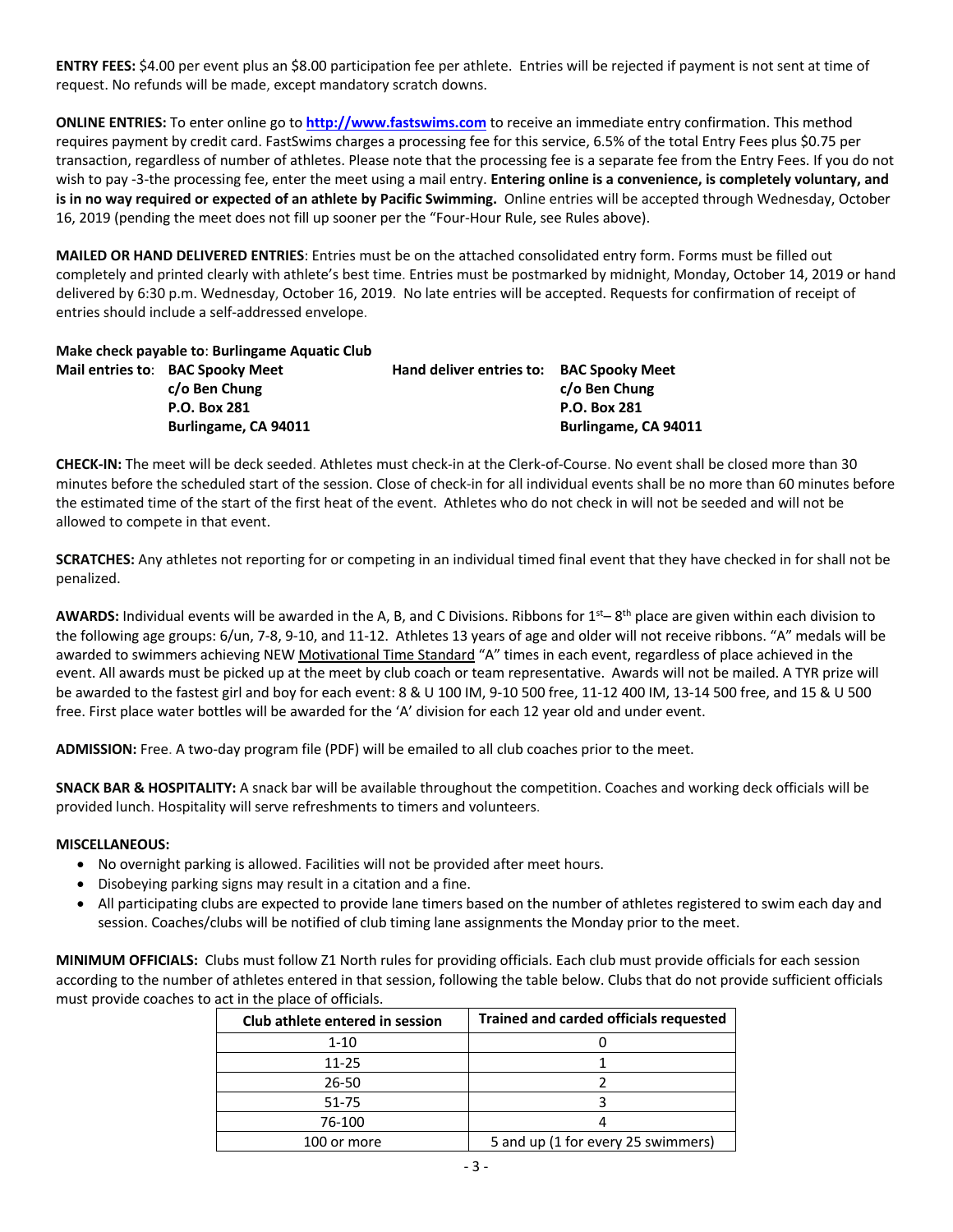#### **EVENT SUMMARY**

|              | <b>SATURDAY, NOVEMBER 9, 2019</b> |           |        | <b>SUNDAY, NOVEMBER 10, 2019</b> |        |           |        |  |  |
|--------------|-----------------------------------|-----------|--------|----------------------------------|--------|-----------|--------|--|--|
| 8 & UN       | $9 - 10$                          | $11 - 12$ | 13-18  | <b>8 &amp; UN</b>                | $9-10$ | $11 - 12$ | 13-18  |  |  |
| 50 BK        | 100 BK                            | 200 BK    | 100 BK | 25 FR                            | 100 FR | 50 BK     | 200 FR |  |  |
| <b>25 FL</b> | 50 FL                             | 100 BR    | 200 BR | 25 BR                            | 50 BK  | 200 FL    | 100 FL |  |  |
| 50 FR        | 50 FR                             | 100 FR    | 50 FR  | 100 IM                           | 100 BR | 100 IM    | 100 FR |  |  |
|              | 500 FR                            | 400 IM    | 500 FR |                                  | 100 IM | 200 FR    | 200 IM |  |  |

# **EVENTS**

|                               | SATURDAY, NOVEMBER 9, 2019 | SUNDAY, NOVEMBER 10, 2019    |                               |                  |                           |
|-------------------------------|----------------------------|------------------------------|-------------------------------|------------------|---------------------------|
| <b>GIRLS</b><br><b>EVENT#</b> | <b>EVENT</b>               | <b>BOYS</b><br><b>EVENT#</b> | <b>GIRLS</b><br><b>EVENT#</b> | <b>EVENT</b>     | <b>BOY</b><br><b>EVEN</b> |
|                               | <b>SESSION A</b>           |                              |                               | <b>SESSION A</b> |                           |
| $\mathbf{1}$                  | 11-12 200 Back             |                              | 47                            | 13-14 200 Free   | 48                        |
| $\overline{3}$                | 13-14 100 Back             | $\overline{4}$               | 49                            | 15-OV 200 Free   | 50                        |
| 5                             | 15-OV 100 Back             | 6                            | 51                            | 11-12 50 Back    |                           |
| $\overline{7}$                | 11-12 100 Breast           |                              | 53                            | 13-14 100 Fly    | 54                        |
| 9                             | 13-14 200 Breast           | 10                           | 55                            | 15-OV 100 Fly    | 56                        |
| 11                            | 15-OV 200 Breast           | 12                           | 57                            | 11-12 200 Fly    |                           |
| 13                            | 11-12 100 Free             |                              | 59                            | 13-14 100 Free   | 60                        |
| 15                            | 13-14 50 Free              | 16                           | 61                            | 15-OV 100 Free   | 62                        |
| 17                            | 15-OV 50 Free              | 18                           | 63                            | 11-12 100 IM     |                           |
| 19                            | 11-12 400 IM*              |                              | 65                            | 13-14 200 IM     | 66                        |
| 21                            | 13-14 500 Free**           | 22                           | 67                            | 15-OV 200 IM     | 68                        |
| 23                            | 15-OV 500 Free**           | 24                           | 69                            | 11-12 200 Free   |                           |
|                               | <b>SESSION B</b>           |                              |                               | <b>SESSION B</b> |                           |
| 25                            | 9-10 100 Back              | 26                           | 71                            | 9-10 100 Free    | 72                        |
|                               | 11-12 200 Back             | 28                           | 73                            | 8-UN 25 Free     | 74                        |
| 29                            | 8-UN 50 Back               | 30                           |                               | 11-12 50 Back    | 76                        |
| 31                            | 9-10 50 Fly                | 32                           | 77                            | 9-10 50 Back     | 78                        |
|                               | 11-12 100 Breast           | 34                           |                               | 11-12 200 Fly    | 80                        |
| 35                            | 8-UN 25 Fly                | 36                           | 81                            | 8-UN 25 Breast   | 82                        |
| 37                            | 9-10 50 Free               | 38                           | 83                            | 9-10 100 Breast  | 84                        |
|                               | 11-12 100 Free             | 40                           |                               | 11-12 100 IM     | 86                        |
| 41                            | 8-UN 50 Free               | 42                           | 87                            | 8-UN 100 IM      | 88                        |
|                               | 11-12 400 IM*              | 44                           | 89                            | 9-10 100 IM      | 90                        |
| 45                            | 9-10 500 Free**            | 46                           |                               | 11-12 200 Free   | 92                        |

| DAY, NOVEMBER 9, 2019 |                              |                               | SUNDAY, NOVEMBER 10, 2019 |    |  |  |  |
|-----------------------|------------------------------|-------------------------------|---------------------------|----|--|--|--|
| <b>EVENT</b>          | <b>BOYS</b><br><b>EVENT#</b> | <b>GIRLS</b><br><b>EVENT#</b> | <b>EVENT</b>              |    |  |  |  |
| <b>SESSION A</b>      |                              |                               | <b>SESSION A</b>          |    |  |  |  |
| 11-12 200 Back        |                              | 47                            | 13-14 200 Free            | 48 |  |  |  |
| 13-14 100 Back        | 4                            | 49                            | 15-OV 200 Free            | 50 |  |  |  |
| 15-OV 100 Back        | 6                            | 51                            | 11-12 50 Back             |    |  |  |  |
| 11-12 100 Breast      |                              | 53                            | 13-14 100 Fly             | 54 |  |  |  |
| 13-14 200 Breast      | 10                           | 55                            | 15-OV 100 Fly             | 56 |  |  |  |
| 15-OV 200 Breast      | 12                           | 57                            | 11-12 200 Fly             |    |  |  |  |
| 11-12 100 Free        |                              | 59                            | 13-14 100 Free            | 60 |  |  |  |
| 13-14 50 Free         | 16                           | 61                            | 15-OV 100 Free            | 62 |  |  |  |
| 15-OV 50 Free         | 18                           | 63                            | 11-12 100 IM              |    |  |  |  |
| 11-12 400 IM*         |                              | 65                            | 13-14 200 IM              | 66 |  |  |  |
| 13-14 500 Free**      | 22                           | 67                            | 15-OV 200 IM              | 68 |  |  |  |
| 15-OV 500 Free**      | 24                           | 69                            | 11-12 200 Free            |    |  |  |  |
| <b>SESSION B</b>      |                              |                               | <b>SESSION B</b>          |    |  |  |  |
| 9-10 100 Back         | 26                           | 71                            | 9-10 100 Free             | 72 |  |  |  |
| 11-12 200 Back        | 28                           | 73                            | 8-UN 25 Free              | 74 |  |  |  |
| 8-UN 50 Back          | 30                           |                               | 11-12 50 Back             | 76 |  |  |  |
| 9-10 50 Fly           | 32                           | 77                            | 9-10 50 Back              | 78 |  |  |  |
| 11-12 100 Breast      | 34                           |                               | 11-12 200 Fly             | 80 |  |  |  |
| 8-UN 25 Fly           | 36                           | 81                            | 8-UN 25 Breast            | 82 |  |  |  |
| 9-10 50 Free          | 38                           | 83                            | 9-10 100 Breast           | 84 |  |  |  |
| 11-12 100 Free        | 40                           |                               | 11-12 100 IM              | 86 |  |  |  |
| 8-UN 50 Free          | 42                           | 87                            | 8-UN 100 IM               | 88 |  |  |  |
| 11-12 400 IM*         | 44                           | 89                            | 9-10 100 IM               | 90 |  |  |  |
| 9-10 500 Free**       | 46                           |                               | 11-12 200 Free            | 92 |  |  |  |

**\* All 400 IM athletes must enter a seed time (coach verified time is okay) for proper seeding purposes.**

**\*\* All 500 Free athletes must enter a seed time (coach verified time is okay) for proper seeding purposes and must provide their own timers and lap counters.**

Use the following URL to find the time standards: http://www.pacswim.org/swim-meet-times/standards